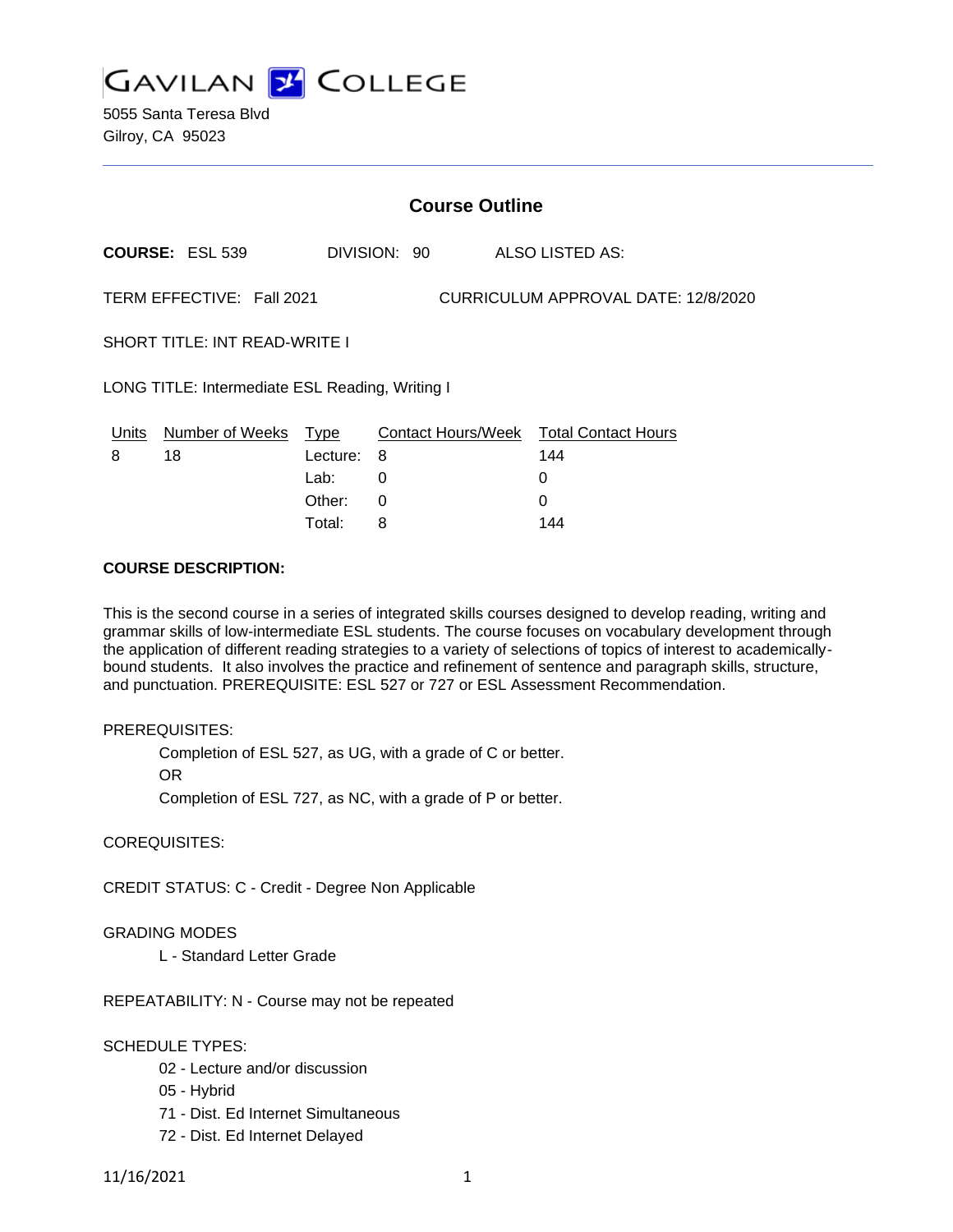## **STUDENT LEARNING OUTCOMES:**

1. Demonstrate reading skills such as identifying the main idea and supporting details, making inferences, and drawing conclusions.

Measure of assessment: Classroom exercises, tests, homework assignments.

Semester/Year assessed, or planned Semester/Year of assessment: 2021

2. Use context clues to guess at the meaning of new vocabulary.

Measure of assessment: Classroom exercises, tests, homework assignments.

Semester/Year assessed, or planned Semester/Year of assessment: 2021

3. Read, recognize and write affirmative and negative statements and questions using the following verb tenses and structures: simple present, present continuous, past continuous, simple past, future, and present/future modals.

Measure of assessment: Classroom exercises, tests, homework assignments.

Semester/Year assessed, or planned Semester/Year of assessment: 2021

4. Write simple and compound sentences within paragraphs utilizing the correct structure, word order and punctuation.

Measure of assessment: Classroom exercises, tests, homework assignments.

## **CONTENT, STUDENT PERFORMANCE OBJECTIVES, OUT-OF-CLASS ASSIGNMENTS**

Curriculum Approval Date: 12/8/2020

### **DE MODIFICATION ONLY**

OUT-OF-CLASS ASSIGNMENTS: Written textbook assignments; assigned readings; paragraph writing; vocabulary memorization; online practice.

CONTENT Note: Themes may vary by textbooks, but they should be more academic focused, such as Psychology, Health, or Business. When introducing new vocabulary, also include word families, synonyms, antonyms, affixes, and idioms.

#### 35 Hours

CONTENT: Participate in an introduction to the course and its requirements. Do ice-breaker activity to get to know the students. Read passages from the textbook and do text work as follows: Preview each reading via its title, visuals, and pre-reading questions. Answer True/False, Multiple Choice, and Short Answer questions. Skim readings for main idea. Scan readings for specific information. Use context clues to understand new vocabulary. Learn parts of speech and affixes. Make inferences and draw conclusions. Begin a little reader which is modified for ESL students. Review the PRESENT CONTINUOUS, SIMPLE PRESENT and FUTURE tenses. Review form and punctuation of simple sentences and introduce compound sentences. TEST on reading and writing skills and grammar practiced during this first cycle of teaching.

STUDENT PERFORMANCE OBJECTIVES: Activate any prior knowledge of a subject before reading about it. Distinguish between the main idea and the details of a reading. Expand vocabulary through context clues. Identify and use the different parts of speech and word affixes. Make inferences and draw conclusions. Compare and contrast forms and usage of tenses. Construct yes/no and information questions and affirmative and negative statements. Use frequency adverbs. Differentiate action and non-action verbs. Use TIME and IF CLAUSES in the FUTURE. Express FUTURE time using PRESENT CONTINUOUS and SIMPLE PRESENT. Write controlled paragraphs using the above mentioned tenses and coordinating conjunctions. Punctuate simple and compound sentences.

#### 33 Hours

CONTENT: Read passages from the textbook and do text work as follows: Preview each reading via its title, visuals, and pre-reading questions. Answer True/False, Multiple Choice, and Short Answer questions. Skim readings for main idea. Scan readings for specific information. Use context clues to understand new vocabulary. Learn parts of speech and affixes. Make inferences and draw conclusions. Continue with little readers. Review the SIMPLE PAST tense and introduce the PAST CONTINUOUS. Introduce writing as a process and logical division. Introduce a brainstorming technique, the outline, and the structure of a paragraph. TEST on reading and writing skills and grammar practiced during this second cycle of teaching.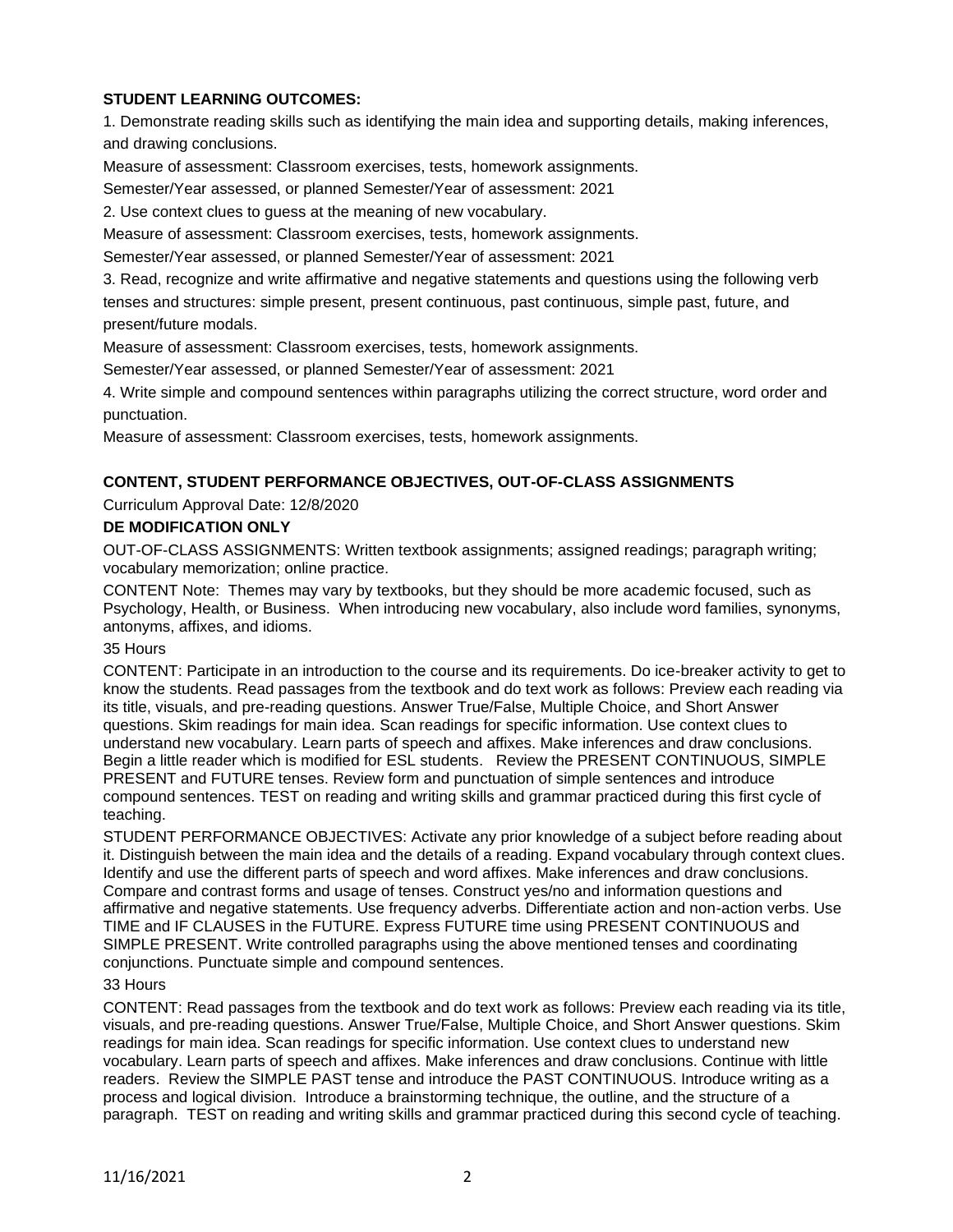STUDENT PERFORMANCE OBJECTIVES: Activate any prior knowledge of a subject before reading about it. Distinguish between the main idea and the details of a reading. Expand vocabulary through context clues. Identify and use the different parts of speech and word affixes. Make inferences and draw conclusions. Compare and contrast forms and usage of tenses. Construct yes/no and information questions and affirmative and negative statements. Use TIME CLAUSES in the past. Express past time using SIMPLE PAST and PAST CONTINUOUS. Write controlled paragraphs using the above mentioned tenses. Punctuate simple and compound sentences. Edit for tense consistency and correct paragraph format. Using the writing process, write a logical division paragraph with a topic sentence, supporting sentences, and a concluding sentence.

#### 33 Hours

CONTENT: Read passages from the textbook and do text work as follows: Preview each reading via its title, visuals, and pre-reading questions. Answer True/False, Multiple Choice, and Short Answer questions. Skim readings for main idea. Scan readings for specific information. Use context clues to understand new vocabulary. Learn parts of speech and affixes. Make inferences and draw conclusions. Continue with little readers. Introduce PRESENT AND FUTURE MODAL AUXILIARIES AND RELATED EXPRESSIONS to indicate different meanings: obligation, ability, permission, advice, politeness, and more. Review the writing process and introduce the narrative paragraph. TEST on reading and writing skills and grammar practiced during this third cycle of teaching.

### STUDENT PERFORMANCE OBJECTIVES:

Activate any prior knowledge of a subject before reading about it. Distinguish between the main idea and the details of a reading. Expand vocabulary through context clues. Identify and use the different parts of speech and word affixes. Make inferences and draw conclusions. Compare and contrast forms and usage of tenses and use of modal auxiliaries (might, can) and related expressions (would rather, have to) to render different meanings. Construct yes/no and information questions and affirmative and negative statements. Analyze short paragraphs to decipher meaning and nuance. Write paragraphs using the structures mentioned above. Punctuate simple and compound sentences. Edit for tense consistency and correct paragraph format. Using the writing process, write a narrative paragraph with a topic sentence, supporting sentences, and a concluding sentence.

#### 33 Hours

CONTENT: Read passages from the textbook and do text work as follows: Preview each reading via its title, visuals, and pre-reading questions. Answer True/False, Multiple Choice, and Short Answer questions. Skim readings for main idea. Scan readings for specific information. Use context clues to understand new vocabulary. Learn parts of speech and affixes. Make inferences and draw conclusions. Continue with little readers. Review ADJECTIVES and ADVERBS. Review COMPARATIVES and SUPERLATIVES. Review the writing process and introduce the descriptive paragraph. TEST on reading and writing skills and grammar practiced during this fourth cycle of teaching. Do a practice ungraded in-class timed writing.

STUDENT PERFORMANCE OBJECTIVES: Activate any prior knowledge of a subject before reading about it. Distinguish between the main idea and the details of a reading. Expand vocabulary through context clues. Identify and use the different parts of speech and word affixes. Make inferences and draw conclusions. Compare and contrast the form, function and placement of ADJECTIVES, ADVERBS, COMPARATIVES, and SUPERLATIVES in a sentence. Analyze short paragraphs to decipher meaning and nuance. Write controlled paragraphs using the above mentioned structures. Punctuate simple and compound sentences. Edit for tense consistency and correct paragraph format. Using the writing process, write a descriptive paragraph with a topic sentence, supporting sentences, and a concluding sentence.

### 8 Hours

CONTENT: REVIEW various parts of course content depending on student need.

STUDENT PERFORMANCE OBJECTIVES: Review and practice reading skills taught. Read, write and correctly punctuate simple and compound sentences utilizing the verb tenses and other parts of speech studied in the course. Manipulate sentence forms (questions, negatives, affirmatives). Write a paragraph using the writing process.

2 Hours

### **METHODS OF INSTRUCTION:**

Reading, lecture, discussion, pair work, small and large group activities, written and oral textbook exercises, paragraph writing in controlled and free contexts, reading and analysis of model paragraphs, self-evaluation, test feedback.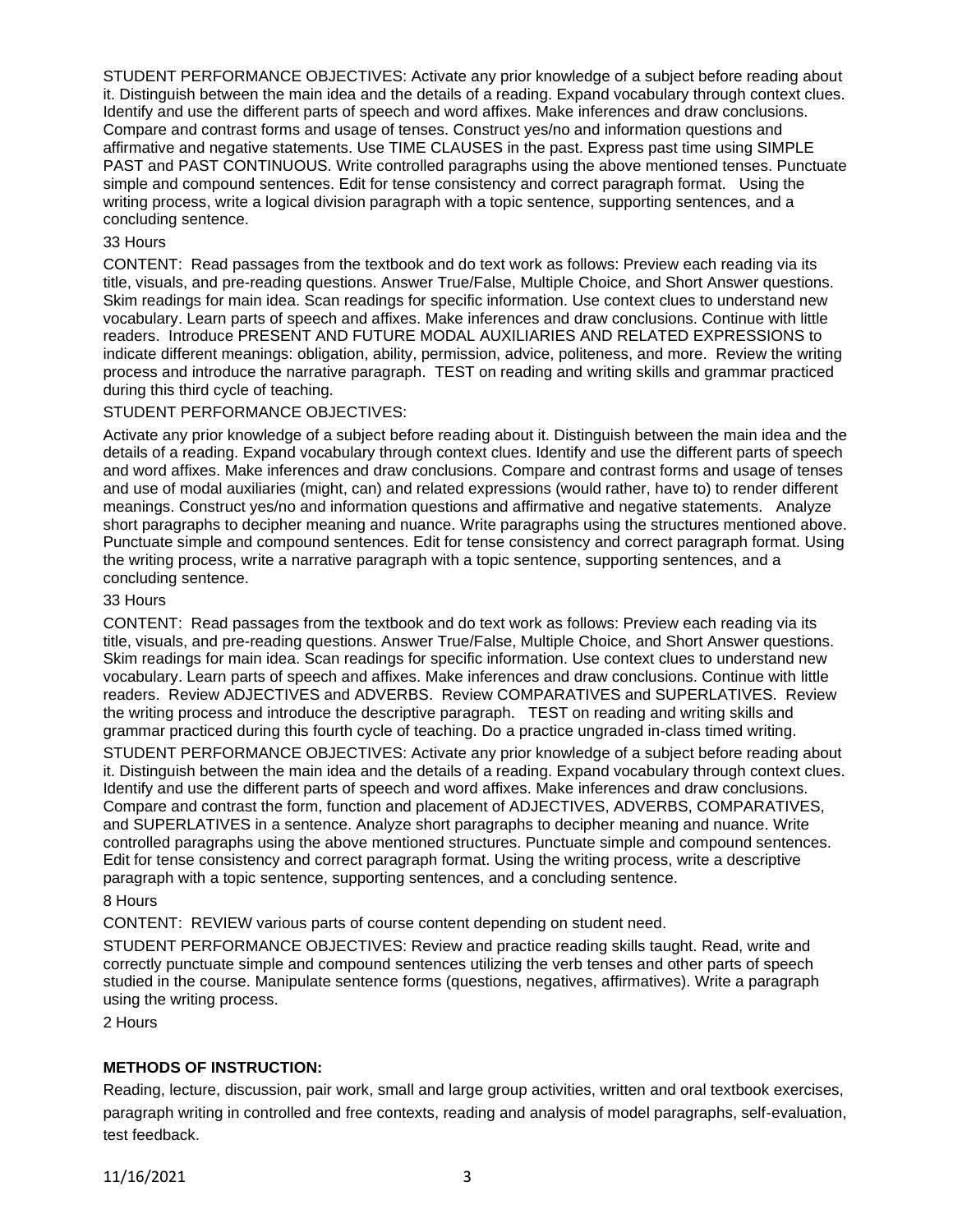# **OUT OF CLASS ASSIGNMENTS**:

Required Outside Hours: 288

Assignment Description: (16 hours/week) Homework may include: written textbook assignments; assigned readings; paragraph writing; vocabulary memorization; online practice.

### **METHODS OF EVALUATION:**

Writing assignments Percent of total grade: 40.00 % Written Homework, paragraph writing. Objective examinations

## **REPRESENTATIVE TEXTBOOKS:**

Sarah Lynn. Q: Skills for Success Reading and Writing - Book 1. Oxford,2015. ISBN: 978-019-475622-8 Reading Level of Text, Grade: Low Intermediate ESL Verified by: Nicole Cisneros Recommended Other Texts and Materials Recommended Other Texts and Materials Haugnes and Maher's 2015 edition of"Northstar Reading and Writing Book 2"published by Pearson Longman. Heinle Cengage Learning's 2018 edition of"Pathways: Reading, Writing, and Critical Thinking - Book 1". Look into split editions of these texts. Use a grammar book to supplement grammar topics, such as:"More Grammar Practice Book 2 (First Half)", 2nd Edition, published by Heinle Cengage Learning, and"Grammar in Context Book 2 (First Half)", 6th Edition, by Sandra Elbaum, also published by Heinle Cengage Learning. Azar's Fundamentals of English Grammar and

Reading for Your Information Book 2